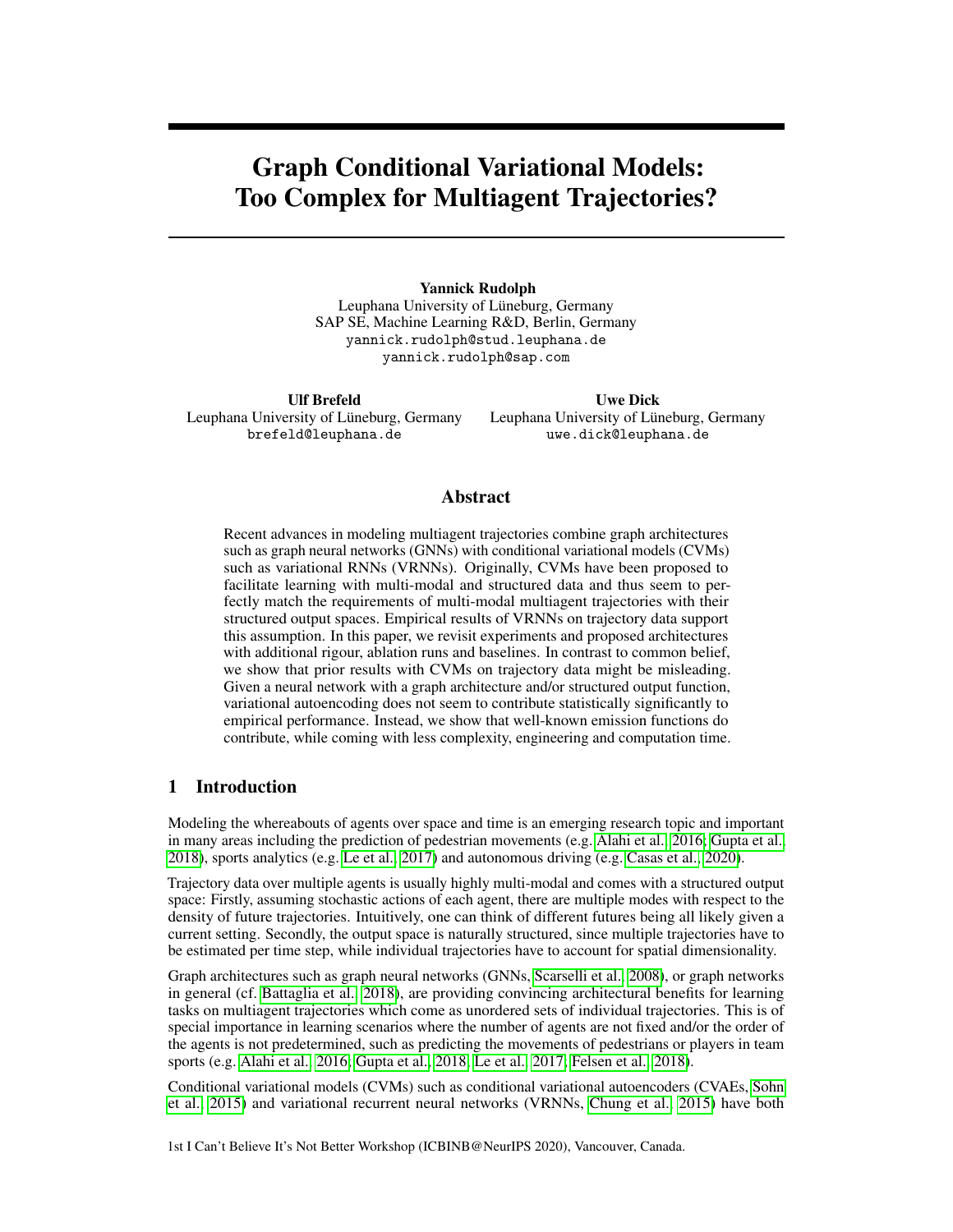been proposed to learn representations that help with structured prediction. Being an extension to variational autoencoders (VAEs, [Kingma and Welling, 2014;](#page-10-3) [Rezende et al., 2014\)](#page-10-4), both architectures involve autoencoding an output variable, while conditioning on some input variable. In the case of CVAEs, the concept of the input variable is generic. In the case of VRNNs, a specific decomposition of sequential data and assumed latent variables result in time-step-wise conditioning with respect to the past. The inherent stochasticity of the models is suggested to help with "modeling variability" [\(Sohn et al., 2015\)](#page-10-2) and making "diverse predictions" [\(Chung et al., 2015\)](#page-9-4).

Recent research towards modeling multiagent trajectories proposes neural network architectures that combine components operating on graph structured data with conditional variational models. In this paper, we mainly focus on two examples: [Ivanovic and Pavone](#page-9-5) [\(2019\)](#page-9-5), who leverage spatiotemporal graphs with dynamic edges for neighboring agents with per agent CVAE and recurrent decoder for pedestrian prediction, and [Yeh et al.](#page-11-0) [\(2019\)](#page-11-0), who model interaction in team sports and propose to extend the VRNN model with GNNs. Both papers report empirical results which support the assumption that the employed CVMs are important for the performance of the architectures. By contrast, in this paper we provide evidence that a statistically significant contribution of the conditional variational model components to the empirical results for either architecture cannot be established.

Our approach is motivated by the observation that the structure of the output space of an individual trajectory in two dimensions is not overly complex. Revising an experiment on modeling handwriting data conducted in [Chung et al.](#page-9-4) [\(2015\)](#page-9-4), we show that mixture density networks (MDNs, [Bishop,](#page-9-6) [1994\)](#page-9-6), with Gaussian mixture models (GMMs) as output distributions, are indeed sufficient too capture the multi-modality and structure of two-dimensional trajectories. Lifting these results to interactions in multiagent trajectories with graph networks shows that the output space decomposes due to permutation equivariance and thus preserves the low-dimensional structure locally. We provide experimental evidence, that variational autoencoding does not result in higher likelihoods with respect to modeling multiagent trajectories when added to neural networks of certain structure.

We thus argue, that conditional variational autoencoding (as considered in this paper) is not the right choice for modeling multiagent trajectories. By contrast, structured emission functions such as MDNs, perform on par or even better and seem to render variational autoencoding unnecessary. Additionally, MDNs come with less complexity, engineering and compute.

Specifically, our contributions are: (i) We revise an experiment from [Chung et al.](#page-9-4) [\(2015\)](#page-9-4) (Section [5.2\)](#page-4-0) and thus show, that MDN emission functions render the VRNN architecture unnecessary for modeling single two-dimensional trajectories. (ii) We provide a new ablation study with respect to the trajectron model [\(Ivanovic and Pavone, 2019\)](#page-9-5) (Section [5.3\)](#page-5-0) and new baseline experiments with graph VRNNs [\(Yeh et al., 2019\)](#page-11-0) (Section [5.4\)](#page-6-0). We thus also show, that MDN emission functions are more significant than variational autoencoding for modeling multiagent trajectories with graph architectures.

With this paper we hope to correct expectations towards CVMs for modeling trajectories to an appropriate level and mark the proper inclusion of CVM components for such problems as open research. Our results are intended to encourage practitioners (interested in fast returns) to focus on well understood and possibly simpler results, before incorporating components with increasing complexity, when modeling multiagent trajectories.

# 2 Related work

Mixture density networks (MDNs) have been introduced in [Bishop](#page-9-6) [\(1994\)](#page-9-6) and are by now well established. This holds especially for Gaussian component densities and thus GMM output distributions (cf. [Bishop, 2006,](#page-9-7) for a textbook introduction). Combining RNNs with GMM emission for spatiotemporal tasks specifically, has been popularized by [Graves](#page-9-8) [\(2013\)](#page-9-8), who employed this architecture to model handwriting data from the IAM-OnDB dataset (cf. [Marti and Bunke, 2002\)](#page-10-5). The IAM-OnDB dataset was subsequently used in [Chung et al.](#page-9-4) [\(2015\)](#page-9-4) and is thus also used in our experiment in Section [5.2.](#page-4-0) [Ha and Eck](#page-9-9) [\(2018\)](#page-9-9) model structurally similar data (i.e. vector images) with an (unconditional) VAE paired with a mixture density RNN decoder and GMM emission.

Regarding multiagent trajectories, especially prior work on modeling team sports usually involves heuristics to account for player ordering [\(Le et al., 2017;](#page-10-0) [Zhan et al., 2019\)](#page-11-1). While there are arguments supporting this approach [\(Hobbs et al., 2019\)](#page-9-10), the use of graph networks [\(Battaglia et al., 2018\)](#page-9-2) or related attention mechanisms [\(Xu et al., 2015;](#page-11-2) [Bahdanau et al., 2015\)](#page-9-11) to model agent interaction is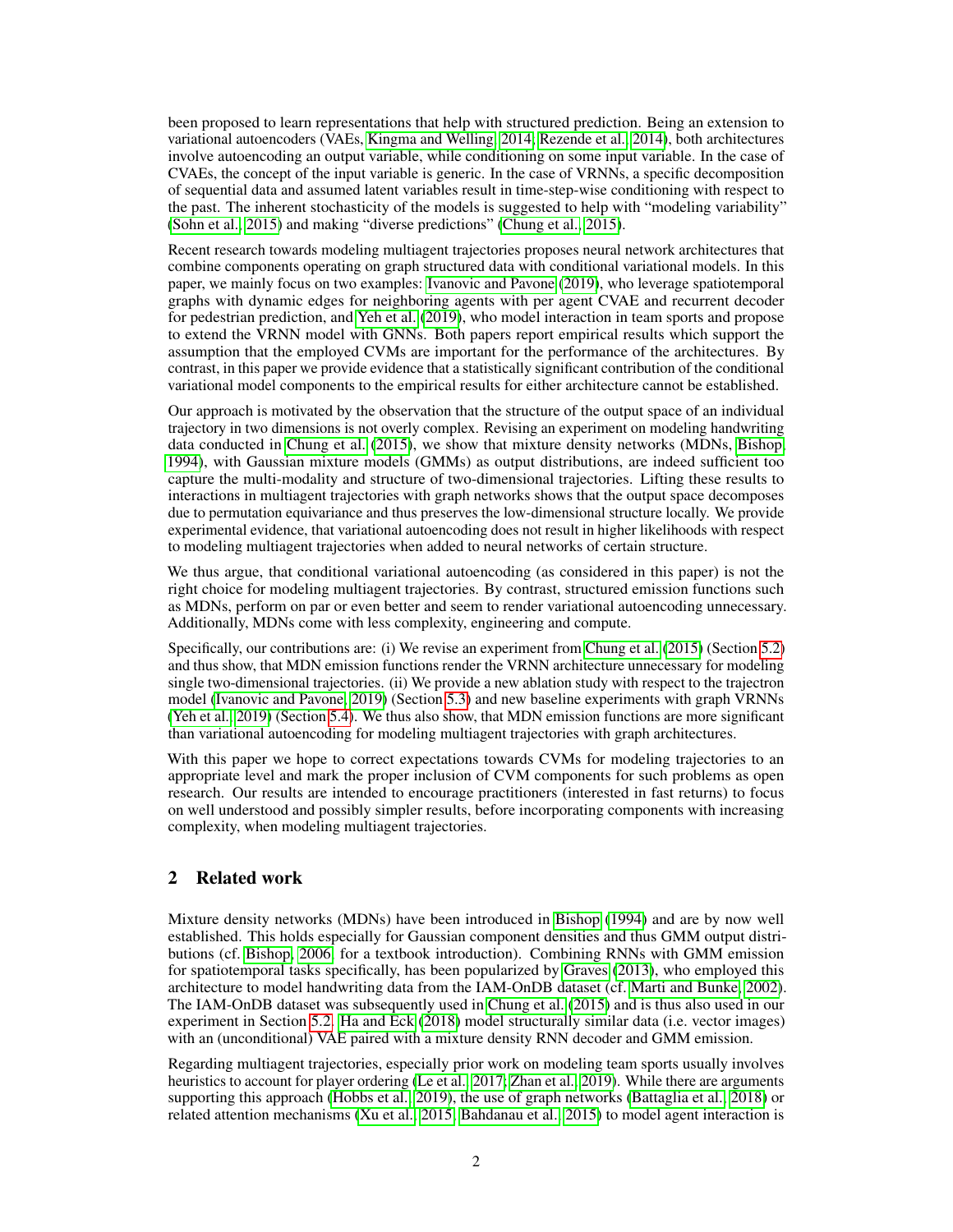widespread. Notable early work includes [Sukhbaatar et al.](#page-11-3) [\(2016\)](#page-11-3) in general and [Hoshen](#page-9-12) [\(2017\)](#page-9-12) as well as [Kipf et al.](#page-10-6) [\(2018\)](#page-10-6) for multiagent trajectories in sports. Variational autoencoding approaches towards sports trajectories include [Felsen et al.](#page-9-3) [\(2018\)](#page-9-3) and [Zhan et al.](#page-11-1) [\(2019\)](#page-11-1). We consider [Sanchez-](#page-10-7)[Gonzalez et al.](#page-10-7) [\(2018\)](#page-10-7) one of the earliest works on explict graph RNNs (GRNNs).

With respect to [Ivanovic and Pavone](#page-9-5) [\(2019\)](#page-9-5), follow-up work [\(Salzmann et al., 2020\)](#page-10-8) uses the same overall design, but proposes to improve the latent variable component via the InfoVAE objective [\(Zhao et al., 2019\)](#page-11-4). Preliminary ablation studies regarding the combination of CVAE and GMM emission in the architecture have been conducted in [Schmerling et al.](#page-10-9) [\(2018\)](#page-10-9) and [Ivanovic et al.](#page-9-13) [\(2018\)](#page-9-13). While they suggest the CVAE to provide a small benefit, the significance of the results is not clear. [Casas et al.](#page-9-1) [\(2020\)](#page-9-1) is another recent example for the combination of CVAEs and graph networks. Different from the architectures discussed in this paper however, a non-recurrent and non-probabilistic decoder is employed.

### <span id="page-2-0"></span>3 Conditional variational models

#### 3.1 Conditional variational autoencoders

Variational autoencoders (VAEs, [Kingma and Welling, 2014;](#page-10-3) [Rezende et al., 2014\)](#page-10-4) assume a generative model  $p(x, z) = p(x|z)p(z)$ , where a latent variable z is introduced to better model a data point x. Specifically, VAEs come with a stochastic optimization method for a lower bound (the *evidence lower bound*, or ELBO) of the marginal log-likelihood log  $p(x)$ . Distributions  $p_\theta$  and  $q_\phi$  involved in the ELBO formulation are modeled with neural networks. Parameters  $\theta$  and  $\phi$  can be learned via stochastic gradient ascent. In this framework,  $q_{\phi}$  is considered a variational approximation to the true but unknown posterior of the latent variable.

Transferring variational autoencoding to conditional density estimation of some target variable y, [Sohn et al.](#page-10-2) [\(2015\)](#page-10-2) proposes to optimize the ELBO of  $\log p(\mathbf{y}|\mathbf{x})$  instead:

 $\log p_{\theta}(\mathbf{y}|\mathbf{x}) \geq \mathbb{E}_{q_{\phi}(\mathbf{z}|\mathbf{x}, \mathbf{y})} [\log p_{\theta}(\mathbf{y}|\mathbf{x}, \mathbf{z})] - D_{\text{KL}}(q_{\phi}(\mathbf{z}|\mathbf{x}, \mathbf{y}) || p_{\theta}(\mathbf{z}|\mathbf{x})).$ 

Here,  $D_{\text{KL}}(q||p)$  denotes the Kullback-Leibler (KL) divergence of two distributions q and p. When the prior  $p_{\theta}(\mathbf{z}|\mathbf{x})$  and the variational posterior  $q_{\phi}(\mathbf{z}|\mathbf{x}, \mathbf{y})$  are modeled as Gaussians, the KL divergence can be calculated in closed form. Optimization of the expected log-likelihood of the target variable y with respect to the variational parameters  $\phi$  is done via reparameterization (cf. [Mohamed et al.,](#page-10-10) [2019\)](#page-10-10). Latent variable instances z are thus reparameterized as  $z = g(x, y, \epsilon)$ , with g being a deterministic function with respect to x and y, while  $\epsilon$  is an auxiliary noise variable, usually taken to be componentwise standard normal, i.e.  $\epsilon_i \sim \mathcal{N}(0, 1)$ .

Besides CVAEs, [Sohn et al.](#page-10-2) [\(2015\)](#page-10-2) proposes Gaussian stochastic neural networks (GSNNs) as a simpler alternative, where sampling stays consistent between learning and test time: GSNNs are obtained from CVAEs by setting the variational posterior equal to the prior, thereby reducing the model to straightforward density estimation with (learnable) noise injected during training.

As such, GSNNs make it natural to discuss two properties of CVAEs from an architectural perspective: Firstly, the target variable  $\bf{v}$  is fed into lower parts of the model. Secondly, learnable noise is injected, enabling the network to bridge the gap between the approximate posterior (having access to the target) and the prior. We conjecture, that autoencoding the target variable via CVMs is not necessary for some tasks, on which the noise nevertheless helps with convergence. In a first hypothesis, which we will address in the experiments in Section [5,](#page-4-1) we state this even stronger:

<span id="page-2-1"></span>Hypothesis 1: *Conditional autoencoding does not contribute towards density estimation for lowdimensional trajectories, at least if we account for its regularization properties via noise injection.*

#### 3.2 Variational recurrent neural networks

The variational RNN [\(Chung et al., 2015\)](#page-9-4) is a conditional variational model for sequential data, which assumes a specific decomposition of a latent variable z and a data sequence  $\mathbf{x} = (\mathbf{x}_1, \mathbf{x}_2, \dots, \mathbf{x}_T)$  of length T. This decomposition leads to the following (empirical) lower bound on a sequence:

$$
\log p_{\theta}(\mathbf{x}_{\leq T}) \geq \sum_{t=1}^{T} \left[ \log p_{\theta}(\mathbf{x}_t | \mathbf{x}_{
$$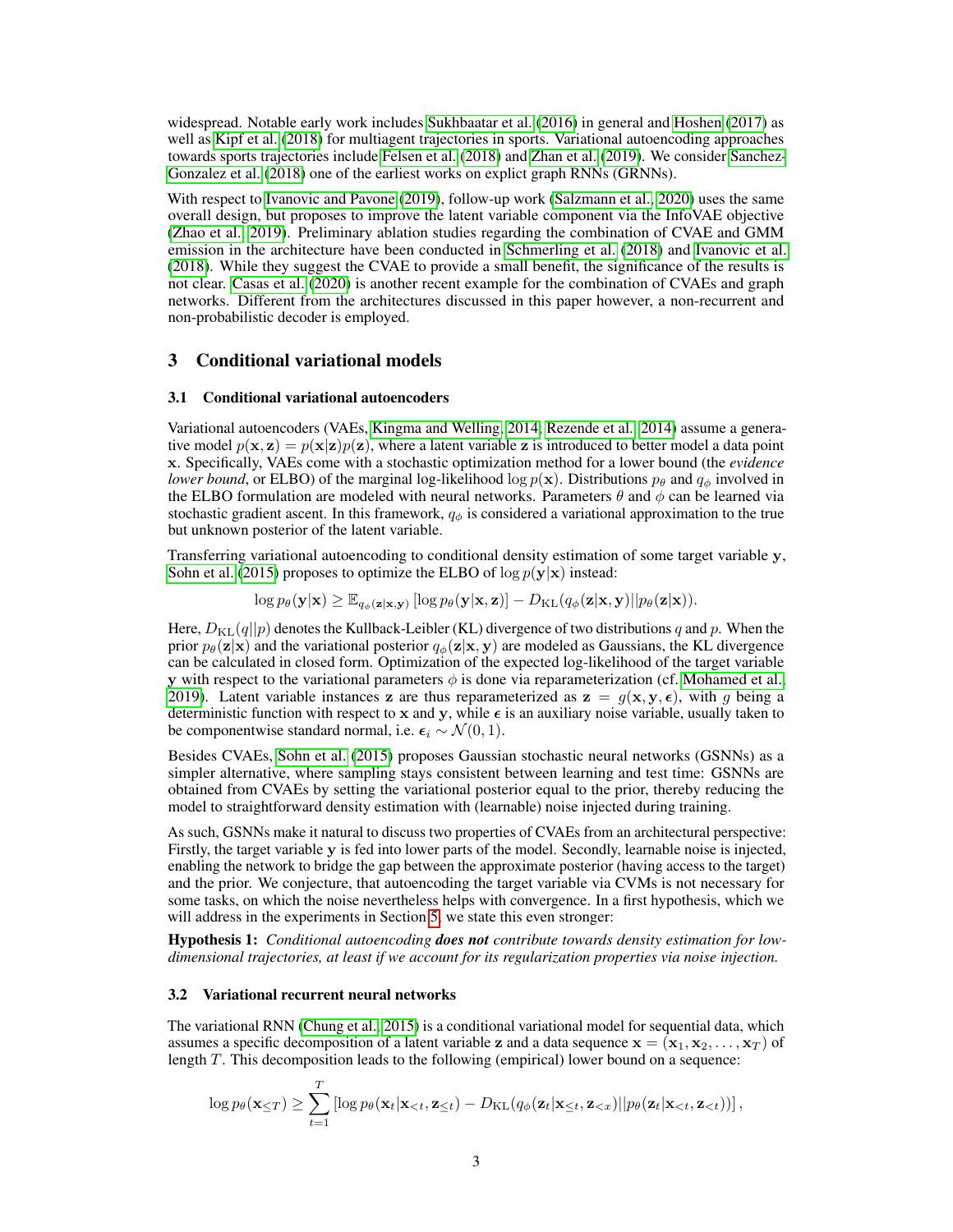where  $\mathbf{z}_{\leq t} \sim q_{\phi}(\mathbf{z}_{\leq t}|\mathbf{x}_{\leq t})$  is sampled via ancestral sampling. Modeling the joined distribution  $p_{\theta}(\mathbf{x}_{\leq t}, \mathbf{z}_{\leq t})$  with a recurrent neural network f, such that hidden representations are  $h_t =$  $f(\mathbf{x}_t, \mathbf{z}_t, h_{t-1})$ , makes the ELBO eligible to optimization even for sequences with variable length. From an architectural standpoint, the VRNN features time-step-wise CVAEs, with  $x_t$  as output, and conditioning with respect to the past (of trajectory data as well as of latent variables).

Inter alia, [Chung et al.](#page-9-4) [\(2015\)](#page-9-4) experimented on density estimation for two-dimensional handwriting. Notably, the paper compared RNN and VRNN models with single Gaussian and GMM emission functions. Their results suggest that the VRNN-GMM model is best for the task. However, the experiment featured one run with train and validation splits only. In Section [5.2,](#page-4-0) we revisit this experiment with additional rigour, questioning the assumption that variational autoencoding and structured emission functions are indeed orthogonal. Specifically, we test our own conjecture, which we phrase as a second hypothesis:

<span id="page-3-1"></span>Hypothesis 2: *Given an MDN with GMM emission function, conditional variational models are not significant components anymore regarding the task of modeling* single *two-dimensional trajectories.*

### <span id="page-3-0"></span>4 Modeling multiagent trajectories with graph architectures

#### 4.1 Permutation equivariance via graph networks

Graph architectures such as graph networks [\(Battaglia et al., 2018\)](#page-9-2) allow neural networks to process a set of inputs and aligned outputs independently of their permutation. Also, the input set does not have to be of fixed size. Specifically, graph networks assume a graph over the data, representing inputs, outputs and hidden states as nodes or agents and (directed) edges or relations.

Disregarding global attributes, each graph network layer consists of update and aggregation functions with respect to node and edge representations. Edge representations are updated with respect to their affiliated nodes. Node attributes are updated via aggregation functions which operate on incoming set of edges. When the aggregation functions are permutation invariant with respect to their input, the resulting node representations are permutation equivariant. Elementwise operations, such as sum or mean, are permutation invariant. Considering graph networks operating on a set of  $K$  partial trajectories  $\mathbf{x}_{\leq t}^{1:K} = \{\mathbf{x}_{\leq t}^1, \mathbf{x}_{\leq t}^2, \dots, \mathbf{x}_{\leq t}^K\}$ , e.g. to learn parameter estimates for densities of individual trajectories, thus leads to a third hypothesis, which we test experimentally in Section [5.4:](#page-6-0)

<span id="page-3-2"></span>Hypothesis 3: *Results with respect to conditional variational models for density estimation over* single *trajectories do translate to* multiagent *trajectories, if computations are permutation equivariant.*

#### 4.2 Graph conditional variational models

Specifically, we are looking at two recently proposed graph architectures for trajectory modeling, which feature either a CVAE with RNN decoder or VRNN components respectively:

[Ivanovic and Pavone](#page-9-5) [\(2019\)](#page-9-5) propose the trajectron, an architecture for modeling trajectories of pedestrians, given their past. Inputs to the model are position, velocity and acceleration. Agents are considered typed nodes, while edges are created heuristically when agents are close in space. Influences from these dynamic edges are modeled with separate RNNs in the spirit of structural-RNNs [\(Jain et al., 2016\)](#page-10-11). Node and edge types are accounted for by parameter sharing over involved functions. Output of the model is a density estimation over velocities, which equal the differences in consecutive positions:  $\Delta x_t = x_t - x_{t-1}$ . Results can readily be used to calculate a density over future positions via integration. While the full trajectron architecture features several more components, notable architectural choices (with respect to our research question) are the use of (structural-)RNN encoders for past trajectories, trajectory-wise CVAEs with discrete latent variables, a bidirectional RNN encoder for future trajectories and an RNN decoder with GMM emission functions. We refer to the original paper for more details.

[Yeh et al.](#page-11-0) [\(2019\)](#page-11-0) propose the graph VRNN (GVRNN) to model interactions in multiagent trajectories. Within the VRNN framework, this architecture models the parameterization of Gaussian prior and variational posterior, as well as the parameterization of a Gaussian decoder with GNNs which operate over individual trajectories. Featuring recurrence over agents, i.e.  $h_t^k = f(\mathbf{x}_t^k, \mathbf{z}_t^k, h_{t-1}^k)$ , the model thus assumes a factorization of the latent variables over all  $(K)$  agents. With  $\mu$  denoting a mean vector,  $\sigma$  denoting a vector of standard deviations relating to a diagonal covariance matrix and  $[\cdot, \cdot]$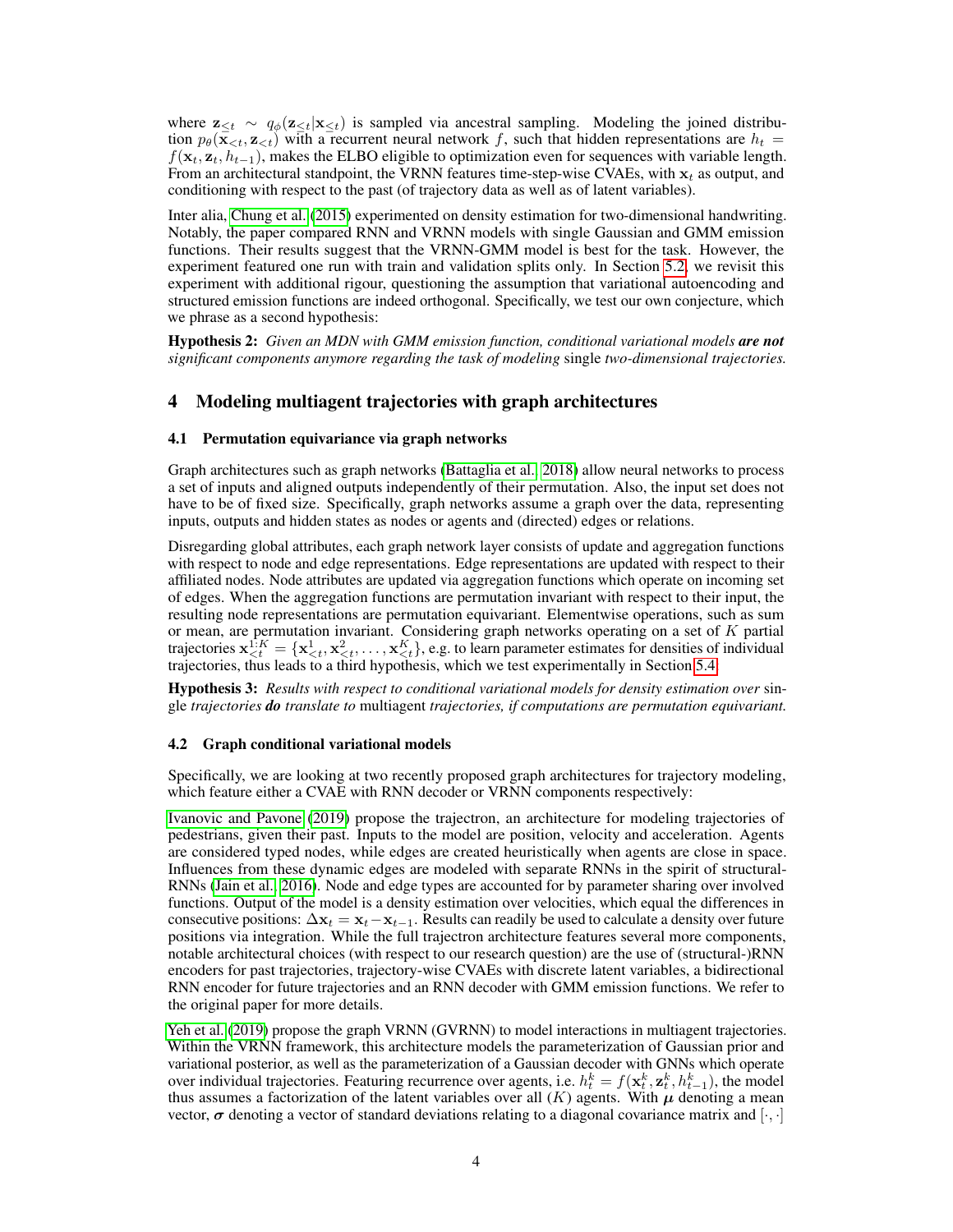indicating concatenation, the architecture amounts to the following variational autoencoder structure (abstracting from implementation details):

$$
\begin{aligned} &\left[\pmb{\mu}_{\text{pri},t}^{1:K},\pmb{\sigma}_{\text{pri},t}^{1:K}\right]=\underset{\text{pri}}{\text{GNN}}\left(h_{t-1}^{1:K}\right),\\ &\left[\pmb{\mu}_{\text{enc},t}^{1:K},\pmb{\sigma}_{\text{enc},t}^{1:K}\right]=\underset{\text{enc}}{\text{GNN}}\left(\left[\mathbf{x}_{t}^{1:K},h_{t-1}^{1:K}\right]\right),\\ &\left[\pmb{\mu}_{\text{dec},t}^{1:K},\pmb{\sigma}_{\text{dec},t}^{1:K}\right]=\underset{\text{dec}}{\text{GNN}}\left(\left[\mathbf{z}_{t}^{1:K},h_{t-1}^{1:K}\right]\right). \end{aligned}
$$

The input to the model is positional data, while output densities are predicted over velocities also. Skip connections are employed and node and edge types are encoded via embeddings, which are passed to the GNNs. Notably, GMM emission functions were not experimented with.

Results on density estimation as well as metrics regarding prediction performance reported in the two papers, suggest that it is beneficial to combine graph architectures with CVMs. We argue however, that the significance of these results was not established. Thus, we conduct a further ablation study with respect to the trajectron in Section [5.3](#page-5-0) and run experiments regarding GVRNN architectures with and without GMM emission functions on synthetic data in Section [5.4.](#page-6-0) We thereby gather evidence regarding CVMs in specific graph architectures, aiming at a fourth (and last) hypothesis:

<span id="page-4-3"></span>Hypothesis 4: *Graph architectures modeling multiagent trajectories with CVM components do not generally result in better log-likelihoods than alike models without the CVM component.*

# <span id="page-4-1"></span>5 Experiments

### 5.1 About evaluation

We evaluate the modeling capacity of trajectory models via log-likelihood estimation on unseen test data  $\mathcal{D}_{\text{test}}$ . For models with Gaussian or GMM emission not involving stochastic auxiliary variables, this is done analytically by calculating  $\mathbb{E}_{\mathcal{D}_{\text{test}}}\left[\sum_{t=t_0}^T \log p(\mathbf{x}_t|\mathbf{x}_{. In our experiments$ on synthetic data in Section [5.4](#page-6-0) we set  $t_0 = 2$ , while following the evaluation scheme of the reference experiments in Section [5.2](#page-4-0) and [5.3.](#page-5-0) For variational models, we report the expectation of the sum over ELBOs per time step instead. For the experiment on modeling handwriting, we further report an importance sampled log-likelihood estimate, as has been done in the original experiment (and as originally proposed in [Rezende et al., 2014\)](#page-10-4). For the models with prior noise, i.e. GSNNs, we simply approximate the log-likelihood via heuristically injecting mean noise (alike the usual procedure for dropout, cf. [Srivastava et al., 2014\)](#page-11-5).

#### <span id="page-4-0"></span>5.2 IAM-OnDB: modeling single trajectories with a VRNN model

In this section, we revise the experiment with respect to modeling handwriting from the IAM-OnDB dataset (cf. [Marti and Bunke, 2002\)](#page-10-5), as conducted by [Chung et al.](#page-9-4) [\(2015\)](#page-9-4). While the data comes with an additional binary indicator relating to pen lifting (which is modeled alongside), we consider the IAM-OnDB dataset an example of two-dimensional single trajectory data.

As [Chung et al.](#page-9-4) [\(2015\)](#page-9-4) used the experimental setting of [Graves](#page-9-8) [\(2013\)](#page-9-8), the data originally was split into training and validation sets only. Further, the experiment only consisted of one data split. This introduced the possibility of overfitting on the validation set, especially as early stopping was employed. For our reimplementation of the experiment, we considered 5 data splits, always training on  $\frac{3}{5}$  of the data, validating on  $\frac{1}{5}$  and testing the models with the best validation results on the last  $1/5$  of the data. We split the trajectories over writer IDs, as was done in the data splits used by [Chung](#page-9-4) [et al.](#page-9-4) [\(2015\)](#page-9-4).

We conducted our experiment faithfully following the model description in the paper, as well as according to code provided by the authors.<sup>[1](#page-4-2)</sup> Specifically, we applied differencing to the time series and conducted normalization with respect to the training statistics. An LSTM cell [\(Hochreiter and](#page-9-14) [Schmidhuber, 1997\)](#page-9-14) with *tanh* activation functions is used in the RNN. For the variational methods, no further regularization is conducted with respect to the KL divergence term. Feature extractors (one

<span id="page-4-2"></span><sup>1</sup> https://github.com/jych/nips2015\_vrnn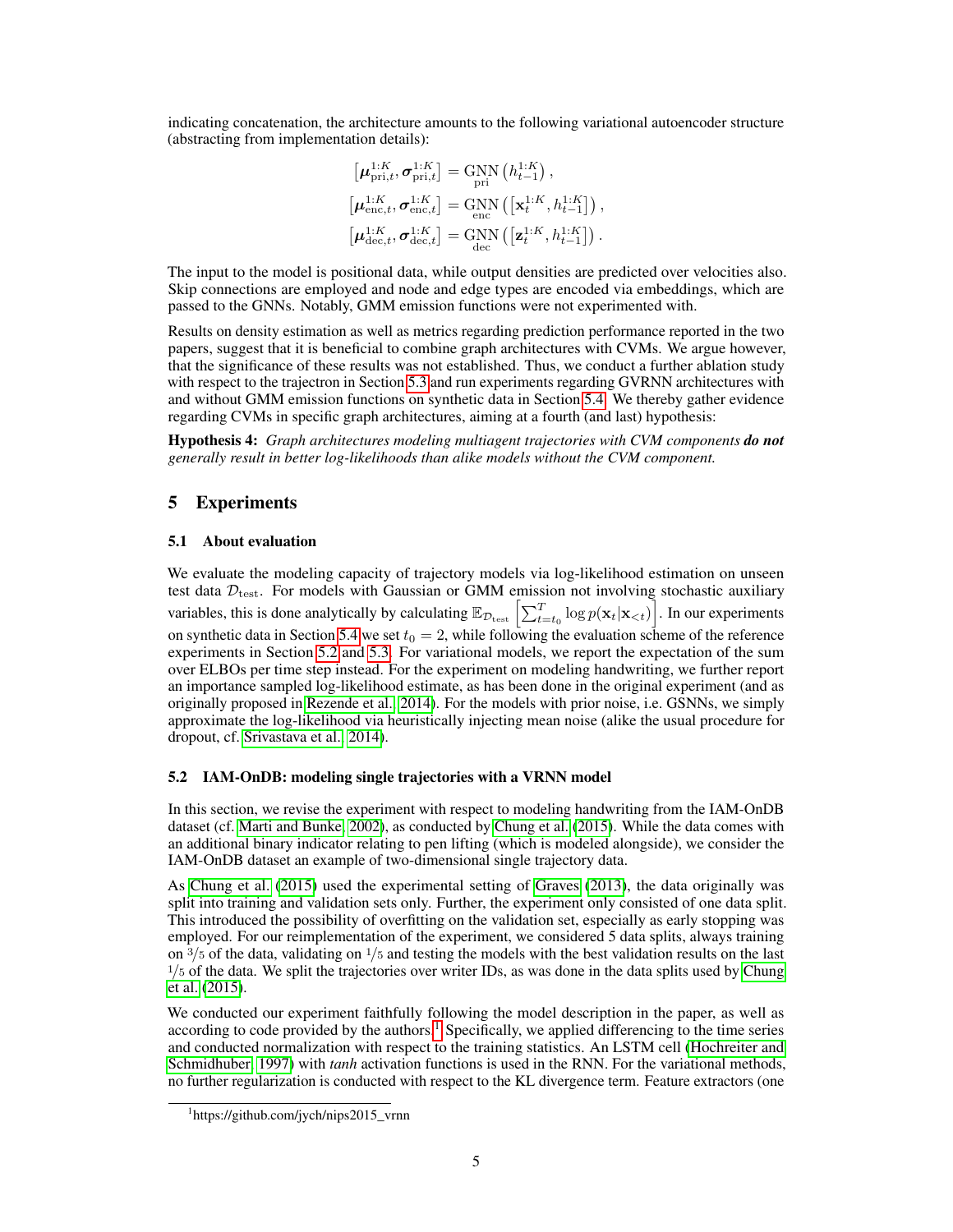layer neural networks) for inputs  $x$  and latent variables  $z$  are learned, as they have been considered crucial by [Chung et al.](#page-9-4) [\(2015\)](#page-9-4).

Our reimplementation was done in PyTorch [\(Paszke et al., 2019\)](#page-10-12). Different from [Chung et al.](#page-9-4) [\(2015\)](#page-9-4), we did not choose to model Gaussians within the emission function with full covariance matrices. Recent work suggests this to be hindering optimization (cf. [Rybkin et al., 2020\)](#page-10-13). We used diagonal Gaussians instead for both, Gaussian as well as GMM emission. Further, we bounded the variances from below (e.g. as in [Goyal et al., 2017\)](#page-9-15). This allowed us to forgo further weight normalization or gradient clipping as well as to use a higher learning rate (0.001, using Adam, [Kingma and Ba, 2014\)](#page-10-14). We further used a larger batch size (128 instead of 64), to make use of modern hardware. Next to the models from the original experiment, we included two GSNN variants (one with Gaussian and one with GMM emission), as well as a VRNN-I model with GMM emission. The VRNN-I is a model, in which the VRNN prior is input-*independent*. It has been proposed by [Chung et al.](#page-9-4) [\(2015\)](#page-9-4), to test whether conditional priors are necessary.

Running our models on the *original* data splits, showed comparable results to the original experiment, although our implementation results in slightly better log-likelihoods overall. However, we did not observe the reported performance gap between the VRNN and RNN models with GMM emission functions. Test results on *our* data splits can be seen in Figure [1.](#page-5-1) The results do confirm these preliminary findings. While a paired *t*-test shows that differences between VRNN-Gauss and RNN-GMM are highly significant (p-value < 0.0001) a paired *t*-test regarding the RNN-GMM and VRNN-GMM log-likelihoods, indicates that there is no significant difference between models. At the same time, mean KL divergences of the VRNN models with GMM emissions are considerably smaller than the KL divergences of the VRNN models with Gaussian emission (see Table [1\)](#page-5-2). Note, that the effect of importance sampling for the variational GMM models is thus negligible and can only be seen in the figure at higher zoom factors. The performance of GSNNs on this task is comparable to that of RNNs. Noise alone does not seem to increase log-likelihoods even for Gaussian emission.

<span id="page-5-1"></span>

<span id="page-5-2"></span>Figure 1: Log-likelihood, respectively ELBO, of compared models on the IAM-OnDB handwriting dataset (mean results over 5 test splits with standard errors; orange = importance sampling)

| Model class   | <b>Emission function</b> | $D_{\text{KL}}(q  p)$ |
|---------------|--------------------------|-----------------------|
| <b>VRNN-I</b> | Gauss                    | 51.73                 |
| <b>VRNN</b>   | Gauss                    | 67.44                 |
| <b>VRNN-I</b> | <b>GMM</b>               | 0.32                  |
| <b>VRNN</b>   | <b>GMM</b>               | 0.08                  |

Table 1: Mean KL divergences of VRNN models over the IAM-OnDB test splits

#### <span id="page-5-0"></span>5.3 The trajectron: an ablation study with respect to its CVAE component

In this section, we report an ablation study on the full trajectron model as proposed in [Ivanovic and](#page-9-5) [Pavone](#page-9-5) [\(2019\)](#page-9-5). The paper experiments with respect to pedestrian trajectory datasets ETH [\(Pellegrini](#page-10-15) [et al., 2009\)](#page-10-15) and UCY [\(Lerner et al., 2007\)](#page-10-16), which have been preprocessed into coordinates and split into train, validation and test sets by [Gupta et al.](#page-9-0) [\(2018\)](#page-9-0). In total, there are splits for 5 different scenes.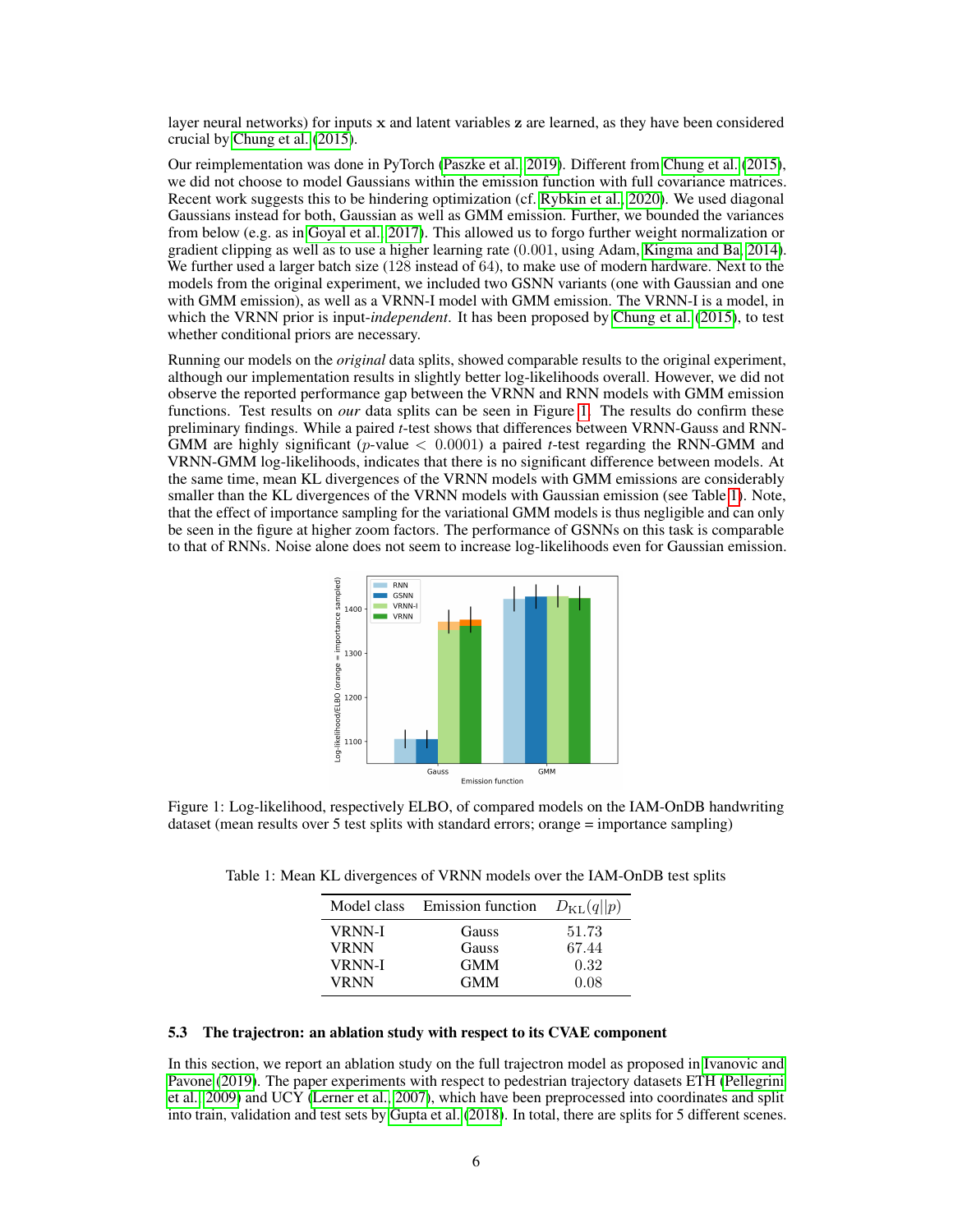The code of the model, as well as the training and evaluation procedures including all hyperparameters, has been made available by the authors.<sup>[2](#page-6-1)</sup> This made it possibly to readily conduct an ablation study with respect to the density modeling contribution of the CVAE component in the full model.

Specifically, we disabled the CVAE component of the trajectron to obtain two model variants: For the first model variant, we interchanged the CVAE with a GSNN component. For the second model variant, we removed the latent variable component altogether. We did not conduct any additional hyperparameter tuning, but rather trained our models with the parameters chosen for the trajectron.

|                                           | Validation |  | Testing |  | Runtime $(\% )$                                    |      |
|-------------------------------------------|------------|--|---------|--|----------------------------------------------------|------|
| Latent variable component Mean SE Mean SE |            |  |         |  | Mean                                               | -SE. |
| <b>CVAE</b>                               |            |  |         |  | $38.53 \pm 0.91$ $29.34 \pm 7.26$ 100.00 0.00      |      |
| <b>GSNN</b>                               |            |  |         |  | 39.06 $\pm 0.72$ 31.51 $\pm 4.89$ 77.68 $\pm 1.98$ |      |
| None                                      |            |  |         |  | $38.39 \pm 1.00$ $31.34 \pm 5.34$ $45.13 \pm 5.33$ |      |

<span id="page-6-2"></span>Table 2: Log-likelihood and runtime evaluation over all 5 pedestrian datasets (SE = standard error)

Test and validation log-likelihood results of the fully trained models are reported in Table [2.](#page-6-2) Here, all log-likelihood expectations are exact, due to integration over the low-dimensional categorical latent variables. We further report the runtime of our model variants compared to the full trajectron (in percent). A paired *t*-test shows no significant difference in the model variants with respect to their mean log-likelihoods over all five datasets. However, the runtimes of the simpler models are significantly lower when compared to the trajectron. Notably, removing the CVAE altogether reduces the mean runtime by over 50% without any further optimization.

### <span id="page-6-0"></span>5.4 GVRNNs: modeling synthetic multiagent trajectories

In this section, we report an experiment regarding the modeling capacity of GVRNNs [\(Yeh et al.,](#page-11-0) [2019\)](#page-11-0) with respect to small scale synthetic multiagent trajectories. Specifically, we compare the density estimation capabilities of simpler GRNN models (cf. [Sanchez-Gonzalez et al., 2018\)](#page-10-7) to GVRNNs, again including a version in which we interchanged the CVM component with a GSNN. Other than [Yeh et al.](#page-11-0) [\(2019\)](#page-11-0), we experiment with both, Gaussian as well as GMM emission functions.

We sampled the dataset from trajectories of interacting reinforcement learning (RL) agents, trained within a confined two-dimensional space. Specifically, we chose a continuous hunter–prey scenario (referred to as *simple tag*) from the *multi-agent particle environment* [\(Mordatch and Abbeel, 2018\)](#page-10-17). Within the scenario, we constrained the entities to two hunters and one prey agent only. We deem this one of the simplest settings for the agents to show coordinated behaviour. All agents were trained with the MADDPG [\(Lowe et al., 2017\)](#page-10-18) RL algorithm. To obtain more sensible trajectories, we introduced reward shaping via the  $L_2$  distance between agents and added a further penalty to soft-force the agents within a square area. Even though the MADDPG algorithm is in principle deterministic, data generation was conducted with training noise. The dataset thus contains stochasticity. Training, validation and test episodes were sampled with 25 time steps each. We constructed 5 data splits, such that we trained models on 1000 episodes, validated on 2000 episodes and tested on 20000 episodes each. See Figure [2](#page-7-0) for an example of trajectories and interaction.

Like [Yeh et al.](#page-11-0) [\(2019\)](#page-11-0), we used positional data as input and modeled the density of next step velocities. We further used feature extractors on inputs and latent variables as in [Chung et al.](#page-9-4) [\(2015\)](#page-9-4). For graph networks, we choose to use interaction networks [\(Battaglia et al., 2016\)](#page-9-16), with learned embeddings for node and edge types. We however used elementwise differences between nodes for the edge updates, inspired by the importance of the relative positions of agents. This resulted in better performance during preliminary experiments. We further use a GRU cell [\(Cho et al., 2014\)](#page-9-17) for recurrence.

The overall architectures of our models were designed such that all models are comparable in parameter number to the trajectory models employed by [Chung et al.](#page-9-4) [\(2015\)](#page-9-4). That is, models have around 8 million parameters, with variational models granted a bit more each. For optimization we resorted to Adam and introduced gradient norm clipping [\(Pascanu et al., 2013\)](#page-10-19). A small learning rate decay (gamma=0.999) was added for stability and convergence, after an initial parameter sweep. We

<span id="page-6-1"></span><sup>&</sup>lt;sup>2</sup>https://github.com/StanfordASL/Trajectron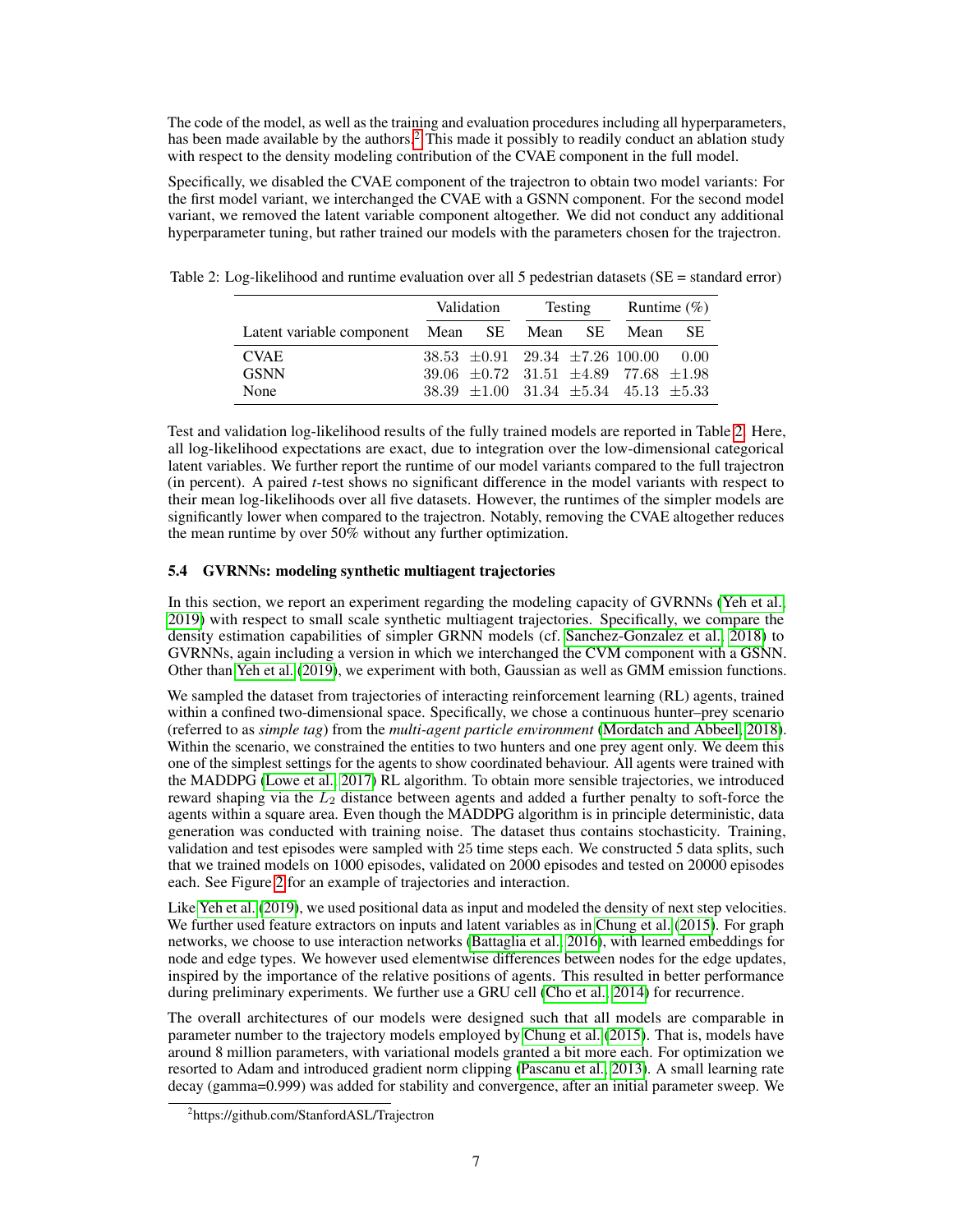<span id="page-7-0"></span>

Figure 2: Example episode with 25 time steps from the synthetic data trajectories. Dark lines denote ground truth, while light dotted lines denote roll-outs with mean predictions from a fully trained GRNN-GMM model. Prey (orange) and hunters (blue) start and end their trajectories at the green and red dots respectively. Roll-outs start after 10 observations (indicated by black dots). The figure is supposed to provide an intuition about agent behaviour, stochasticity in the data, as well as predictions over multi-modal futures.

further conducted a grid search over initial learning rates and weight decay parameters on the first of our data splits, resulting in higher weight decay parameters for the models with Gaussian emission.

Log-likelihood results on test splits are shown in Figure [3a.](#page-7-1) Again, all models with GMM emission resulted in much better density estimates than their Gaussian counterparts. Indeed, only the differences with respect to emission functions are significant according to paired *t*-tests. Even though a KL scaling parameter was annealed (cf. [Sønderby et al., 2016\)](#page-10-20) from 0 to 1 over the first 200 epochs for the GVRNN models, the final KL divergence terms remained very small compared to the log-likelihood: smaller than 10<sup>-5</sup> and 10<sup>-7</sup> respectively for Gaussian and GMM emission. This led us to forgo importance sampling for these results as increases in the bound are deemed negligible.

<span id="page-7-1"></span>



(a) Log-likelihoods, respectively ELBO for GVRNN (mean results over 5 test splits with standard errors)

(b) Runtimes per epochs in seconds (note that Gaussian models need less epochs to reach their results)

Figure 3: Mean log-likelihood or ELBO as well as runtimes evaluated for synthetic trajectories

Figure [3b](#page-7-1) shows mean runtimes per epoch for the different models. As in the trajectron ablation study in Section [5.3,](#page-5-0) the models without conditional variational components are considerably faster.

GSNN models do not seem to provide any benefit on the synthetic trajectories. However, different from the reimplementation of the IAM-OnDB experiment in Section [5.2,](#page-4-0) we do not observe a performance gain with CVMs for Gaussian emission on this task either. The density estimation capabilities of our models seem to only depend on the choice of emission function.

# 6 Discussion

In this section, we summarize our findings and relate the empirical results from Section [5](#page-4-1) to the four hypotheses established in Sections [3](#page-2-0) and [4.](#page-3-0) Connections to further related literature are pointed out.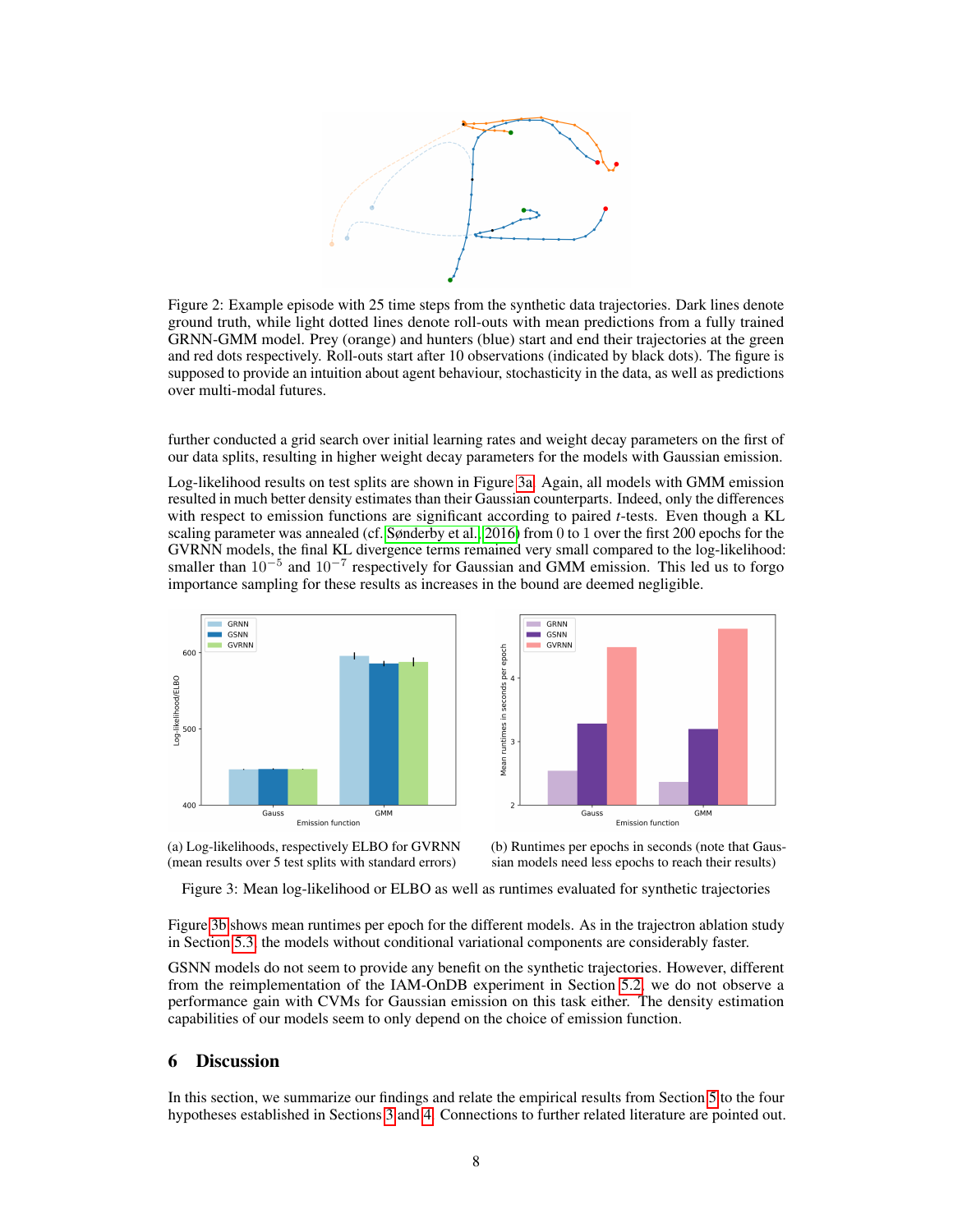Regarding Hypothesis [1,](#page-2-1) which states that conditional autoencoding does not contribute towards density estimation for low-dimensional trajectories, we make the following observations: Statistical evidence gathered with respect to the contribution of the VRNN components for models with Gaussian emission on *single* trajectories allows us to reject the hypothesis in its broad scope. With regards to this, our results support the findings in [Chung et al.](#page-9-4) [\(2015\)](#page-9-4). Nevertheless, models without a conditional prior might be considered instead of the full VRNN model, as the performance of the VRNN-I model suggests. Noise regularization however, does not seem to be crucial for trajectory data, as GSNN models perform on par with deterministic models over all considered experiments.

With regards to Hypothesis [2,](#page-3-1) the IAM-OnDB experiment provides further evidence which implies that MDN emission dominates the contribution of conditional variational models for *single* trajectories: Modeling the emission via GMMs seems to render the contribution of CVMs for single trajectory modeling statistically insignificant. As such, this leads us to reject Hypothesis [1](#page-2-1) only in the case of a weak decoder with single Gaussian emission. These findings are in line with literature on VAEs having problems with autoregressive or/and powerful decoders (cf. [Chen et al., 2017;](#page-9-18) [Zhao et al.,](#page-11-4) [2019\)](#page-11-4). See [Bowman et al.](#page-9-19) [\(2015\)](#page-9-19) and [Fraccaro et al.](#page-9-20) [\(2016\)](#page-9-20) for early results on sequential data.

Evidence with respect to Hypothesis [3](#page-3-2) is mixed: The above results on *single* trajectories seem to translate only in part to *multiagent* trajectories. On the one hand, we do not observe any significant contribution of CVMs in case of our experiments with GVRNNs with Gaussian emission. With respect to that, the hypothesis seems false. However, as this partial result is only supported on one dataset, it might not be conclusive. Regarding Gaussian emission, [Yeh et al.](#page-11-0) [\(2019\)](#page-11-0) reports better log-likelihood results on one of two datasets for comparable variational models (i.e. typed GVRNNs modeling interactions). On the other hand, the significant contribution of GMM emission does translate to graph architectures in our experiments. For model performance, this is the important part.

Lastly, both, the experiments with trajectron variants as well as the experiment with GVRNNs on synthetic data do not allow us to reject Hypothesis [4.](#page-4-3) It thus stays likely, that graph architectures modeling multiagent trajectories with CVM components do not generally result in better log-likelihoods than alike models without a CVM component. Given the empirical evidence, we conjecture this to be especially true in the case of architectures which make use of MDN emission functions.

# Broader Impact

This paper revises possibly misleading results in prior work with respect to conditional variational models such as CVAEs and VRNNs used for (multiagent) trajectory modeling. Both CVAEs and VRNNs are highly influential models (measured in citation), while multiagent trajectory data receives a great deal of attention in current research. At the same time, proposed models are becoming increasingly complex, which renders attribution of model performance to individual components more difficult.

This paper corrects expectations towards CVMs for trajectory modeling, identifies the proper inclusion of CVM components for trajectory modeling as open research question and encourages practitioners to rather run models without variational components for the time being. We thus believe that, both, researchers and practitioners may benefit from our contribution.

# Acknowledgments and Disclosure of Funding

We would like to thank Boris Ivanovic for his helpful insights and comments with respect to our ablation study on the trajectron model. Further, we would like to thank Johannes Höhne for being essential in driving forward the research collaboration between SAP SE and the Leuphana University of Lüneburg, of which this paper is one result. In addition, Yannick Rudolph would like to thank Johannes Höhne for his fundamental supervision at SAP SE, as well as Marius Lehne and Christian Reisswig at SAP SE for their help and support while writing this paper.

### References

<span id="page-8-0"></span>Alexandre Alahi, Kratarth Goel, Vignesh Ramanathan, Alexandre Robicquet, Li Fei-Fei, and Silvio Savarese. Social LSTM: Human Trajectory Prediction in Crowded Spaces. In *IEEE Conference on Computer Vision and Pattern Recognition*, pages 961–971, 2016.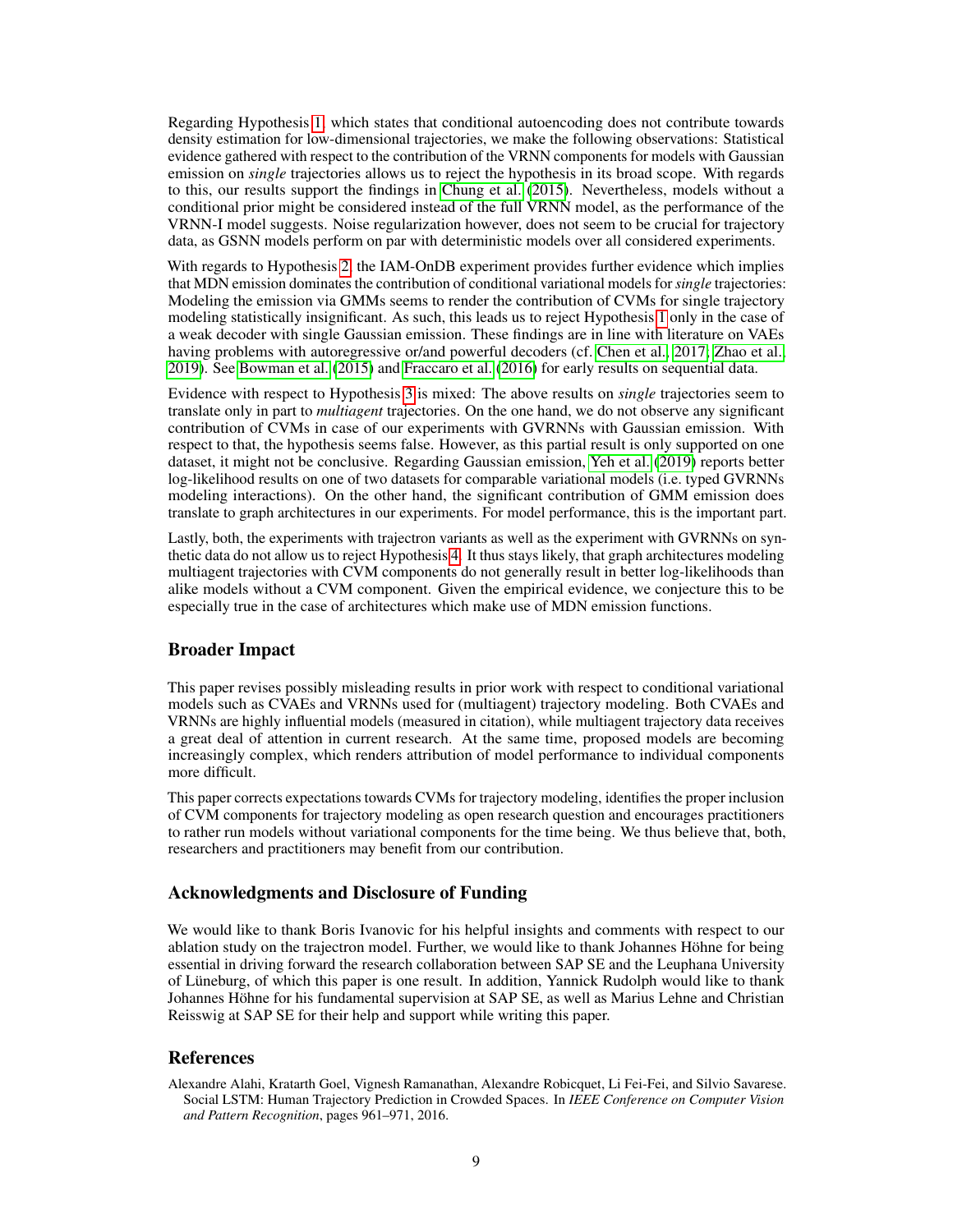- <span id="page-9-11"></span>Dzmitry Bahdanau, Kyunghyun Cho, and Yoshua Bengio. Neural Machine Translation by Jointly Learning to Align and Translate. In *International Conference on Learning Representations*, 2015.
- <span id="page-9-16"></span>Peter Battaglia, Razvan Pascanu, Matthew Lai, Danilo Jimenez Rezende, et al. Interaction Networks for Learning about Objects, Relations and Physics. In *Advances in Neural Information Processing Systems*, pages 4502–4510, 2016.
- <span id="page-9-2"></span>Peter W. Battaglia, Jessica B. Hamrick, Victor Bapst, Alvaro Sanchez-Gonzalez, Vinicius Zambaldi, Mateusz Malinowski, Andrea Tacchetti, David Raposo, Adam Santoro, Ryan Faulkner, et al. Relational Inductive Biases, Deep Learning, and Graph Networks. *arXiv preprint arXiv:1806.01261*, 2018.

<span id="page-9-6"></span>Christopher M. Bishop. Mixture Density Networks. 1994.

<span id="page-9-7"></span>Christopher M. Bishop. *Pattern Recognition and Machine Learning*. Springer, New York, 2006.

- <span id="page-9-19"></span>Samuel R. Bowman, Luke Vilnis, Oriol Vinyals, Andrew M. Dai, Rafal Jozefowicz, and Samy Bengio. Generating sentences from a continuous space. *arXiv preprint arXiv:1511.06349*, 2015.
- <span id="page-9-1"></span>Sergio Casas, Cole Gulino, Simon Suo, Katie Luo, Renjie Liao, and Raquel Urtasun. Implicit Latent Variable Model for Scene-Consistent Motion Forecasting. In *European Conference on Computer Vision*, 2020.
- <span id="page-9-18"></span>Xi Chen, Diederik P. Kingma, Tim Salimans, Yan Duan, Prafulla Dhariwal, John Schulman, Ilya Sutskever, and Pieter Abbeel. Variational Lossy Autoencoder. In *International Conference on Learning Representations*, 2017.
- <span id="page-9-17"></span>Kyunghyun Cho, Bart van Merriënboer, Caglar Gulcehre, Dzmitry Bahdanau, Fethi Bougares, Holger Schwenk, and Yoshua Bengio. Learning Phrase Representations Using RNN Encoder-Decoder for Statistical Machine Translation. *arXiv preprint arXiv:1406.1078*, 2014.
- <span id="page-9-4"></span>Junyoung Chung, Kyle Kastner, Laurent Dinh, Kratarth Goel, Aaron C. Courville, and Yoshua Bengio. A Recurrent Latent Variable Model for Sequential Data. In *Advances in Neural Information Processing Systems*, pages 2980–2988, 2015.
- <span id="page-9-3"></span>Panna Felsen, Patrick Lucey, and Sujoy Ganguly. Where Will They Go? Predicting Fine-Grained Adversarial Multi-Agent Motion using Conditional Variational Autoencoders. In *European Conference on Computer Vision*, pages 732–747, 2018.
- <span id="page-9-20"></span>Marco Fraccaro, Søren Kaae Sønderby, Ulrich Paquet, and Ole Winther. Sequential Neural Models with Stochastic Layers. In *Advances in Neural Information Processing Systems*, pages 2199–2207, 2016.
- <span id="page-9-15"></span>Anirudh Goyal, Alessandro Sordoni, Marc-Alexandre Côté, Nan Rosemary Ke, and Yoshua Bengio. Z-Forcing: Training Stochastic Recurrent Networks. In *Advances in Neural Information Processing Systems*, pages 6713–6723, 2017.

<span id="page-9-8"></span>Alex Graves. Generating Sequences With Recurrent Neural Networks. *arXiv preprint arXiv:1308.0850*, 2013.

- <span id="page-9-0"></span>Agrim Gupta, Justin Johnson, Li Fei-Fei, Silvio Savarese, and Alexandre Alahi. Social GAN: Socially Acceptable Trajectories With Generative Adversarial Networks. In *IEEE Conference on Computer Vision and Pattern Recognition*, pages 2255–2264, 2018.
- <span id="page-9-9"></span>David Ha and Douglas Eck. A Neural Representation of Sketch Drawings. In *International Conference on Learning Representations*, 2018.
- <span id="page-9-10"></span>Jennifer Hobbs, Matthew Holbrook, Nathan Frank, Long Sha, and Patrick Lucey. Improved Structural Discovery and Representation Learning of Multi-Agent Data. *arXiv preprint arXiv:1912.13107*, 2019.
- <span id="page-9-14"></span>Sepp Hochreiter and Jürgen Schmidhuber. Long Short-Term Memory. *Neural Computation*, 9(8):1735–1780, 1997.
- <span id="page-9-12"></span>Yedid Hoshen. Vain: Attentional Multi-Agent Predictive Modeling. In *Advances in Neural Information Processing Systems*, pages 2701–2711, 2017.
- <span id="page-9-5"></span>Boris Ivanovic and Marco Pavone. The Trajectron: Probabilistic Multi-Agent Trajectory Modeling With Dynamic Spatiotemporal Graphs. In *International Conference on Computer Vision*, pages 2375–2384, 2019.
- <span id="page-9-13"></span>Boris Ivanovic, Edward Schmerling, Karen Leung, and Marco Pavone. Generative Modeling of Multimodal Multi-human Behavior. In *IEEE/RSJ International Conference on Intelligent Robots and Systems*, 2018.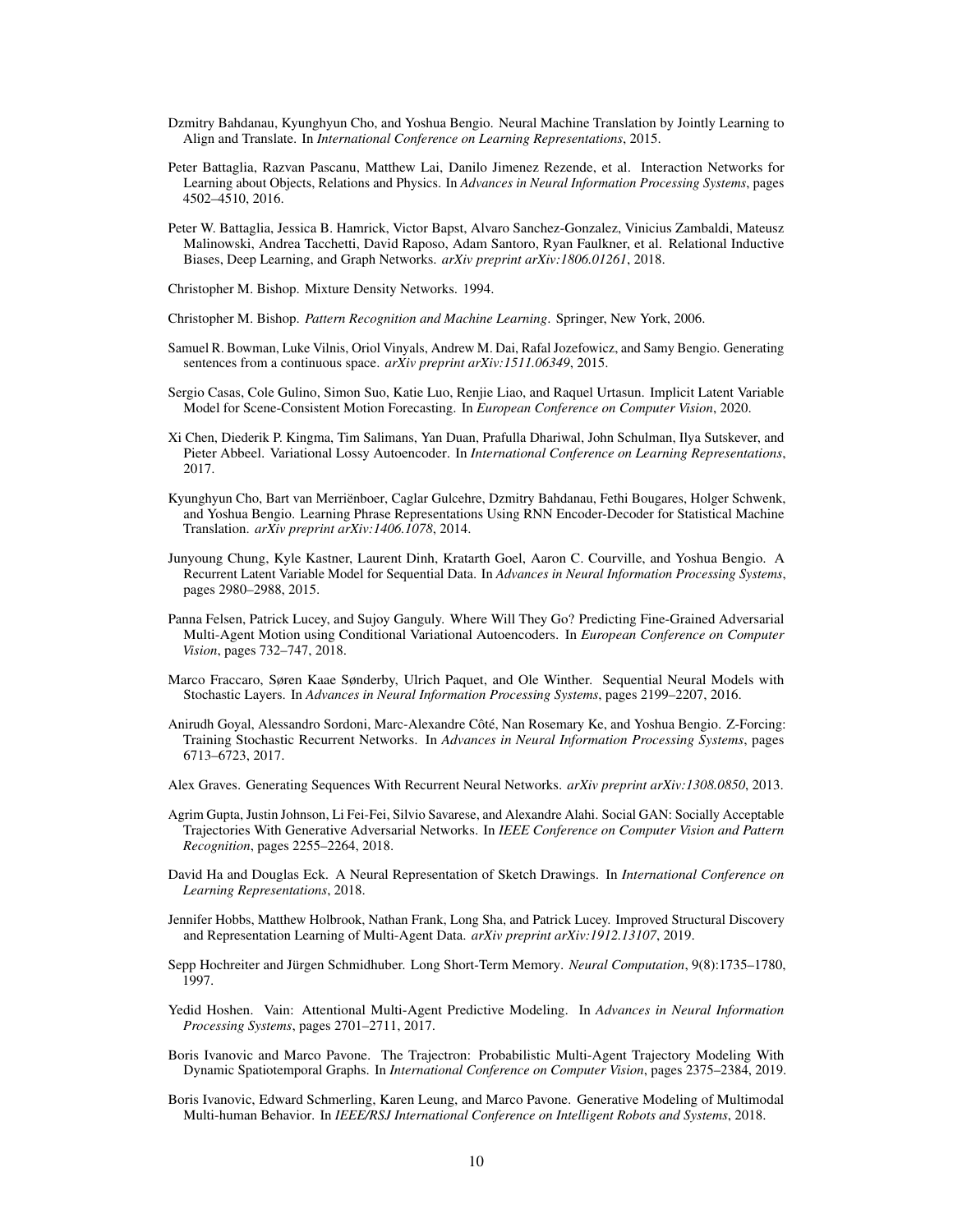- <span id="page-10-11"></span>Ashesh Jain, Amir R. Zamir, Silvio Savarese, and Ashutosh Saxena. Structural-RNN: Deep Learning on Spatio-Temporal Graphs. In *IEEE Conference on Computer Vision and Pattern Recognition*, pages 5308–5317, 2016.
- <span id="page-10-14"></span>Diederik P. Kingma and Jimmy Lei Ba. Adam: A method for stochastic optimization. *arXiv preprint arXiv:1412.6980*, 2014.
- <span id="page-10-3"></span>Diederik P. Kingma and Max Welling. Auto-Encoding Variational Bayes. In *International Conference on Learning Representations*, 2014.
- <span id="page-10-6"></span>Thomas Kipf, Ethan Fetaya, Kuan-Chieh Wang, Max Welling, and Richard Zemel. Neural Relational Inference for Interacting Systems. In *International Conference on Machine Learning*, pages 2693–2702, 2018.
- <span id="page-10-0"></span>Hoang M. Le, Yisong Yue, and Peter Carr. Coordinated Multi-Agent Imitation Learning. In *International Conference on Machine Learning*, pages 1995–2003, 2017.
- <span id="page-10-16"></span>Alon Lerner, Yiorgos Chrysanthou, and Dani Lischinski. Crowds by Example. *Computer Graphics forum*, 3 (26), 2007.
- <span id="page-10-18"></span>Ryan Lowe, Yi Wu, Aviv Tamar, Jean Harb, Pieter Abbeel, and Igor Mordatch. Multi-Agent Actor-Critic for Mixed Cooperative-Competitive Environments. In *Advances in Neural Information Processing Systems*, pages 6379–6390, 2017.
- <span id="page-10-5"></span>U.-V. Marti and Horst Bunke. The IAM-database: an English sentence database for offline handwriting recognition. *International Journal on Document Analysis and Recognition*, 5(1):39–46, 2002.
- <span id="page-10-10"></span>Shakir Mohamed, Mihaela Rosca, Michael Figurnov, and Andriy Mnih. Monte Carlo Gradient Estimation in Machine Learning. *arXiv preprint arXiv:1906.10652*, 2019.
- <span id="page-10-17"></span>Igor Mordatch and Pieter Abbeel. Emergence of Grounded Compositional Language in Multi-Agent Populations. In *AAAI Conference on Artificial Intelligence*, 2018.
- <span id="page-10-19"></span>Razvan Pascanu, Tomas Mikolov, and Yoshua Bengio. On the Difficulty of Training Recurrent Neural Networks. In *International Conference on Machine Learning*, pages 1310–1318, 2013.
- <span id="page-10-12"></span>Adam Paszke, Sam Gross, Francisco Massa, Adam Lerer, James Bradbury, Gregory Chanan, Trevor Killeen, Zeming Lin, Natalia Gimelshein, Luca Antiga, Alban Desmaison, Andreas Köpf, Edward Yang, Zachary DeVito, Martin Raison, Alykhan Tejani, Sasank Chilamkurthy, Benoit Steiner, Lu Fang, Junjie Bai, and Soumith Chintala. PyTorch: An Imperative Style, High-Performance Deep Learning Library. In *Advances in Neural Information Processing Systems*, pages 8024–8035, 2019.
- <span id="page-10-15"></span>Stefano Pellegrini, Andreas Ess, K. Schindler, and Luc van Gool. You'll never walk alone: Modeling social behavior for multi-target tracking. In *IEEE International Conference on Computer Vision*, 2009.
- <span id="page-10-4"></span>Danilo Jimenez Rezende, Shakir Mohamed, and Daan Wierstra. Stochastic Backpropagation and Approximate Inference in Deep Generative Models. In *International Conference on Machine Learning*, pages 1278–1286, 2014.
- <span id="page-10-13"></span>Oleh Rybkin, Kostas Daniilidis, and Sergey Levine. Simple and Effective VAE Training with Calibrated Decoders. *arXiv preprint arXiv:2006.13202*, 2020.
- <span id="page-10-8"></span>Tim Salzmann, Boris Ivanovic, Punarjay Chakravarty, and Marco Pavone. Trajectron++: Multi-agent generative trajectory forecasting with heterogeneous data for control. *arXiv preprint arXiv:2001.03093*, 2020.
- <span id="page-10-7"></span>Alvaro Sanchez-Gonzalez, Nicolas Heess, Jost Tobias Springenberg, Josh Merel, Martin Riedmiller, Raia Hadsell, and Peter Battaglia. Graph Networks as Learnable Physics Engines for Inference and Control. In *International Conference on Machine Learning*, pages 4470–4479, 2018.
- <span id="page-10-1"></span>Franco Scarselli, Marco Gori, Ah Chung Tsoi, Markus Hagenbuchner, and Gabriele Monfardini. The graph neural network model. *IEEE Transactions on Neural Networks*, 20(1):61–80, 2008.
- <span id="page-10-9"></span>Edward Schmerling, Karen Leung, Wolf Vollprecht, and Marco Pavone. Multimodal Probabilistic Model-based Planning for Human-robot Interaction. In *IEEE International Conference on Robotics and Automation*, 2018.
- <span id="page-10-2"></span>Kihyuk Sohn, Honglak Lee, and Xinchen Yan. Learning Structured Output Representation using Deep Conditional Generative Models. In *Advances in Neural Information Processing Systems*, pages 3483–3491, 2015.
- <span id="page-10-20"></span>Casper Kaae Sønderby, Tapani Raiko, Lars Maaløe, Søren Kaae Sønderby, and Ole Winther. Ladder Variational Autoencoders. In *Advances in Neural Information Processing Systems*, pages 3738–3746, 2016.